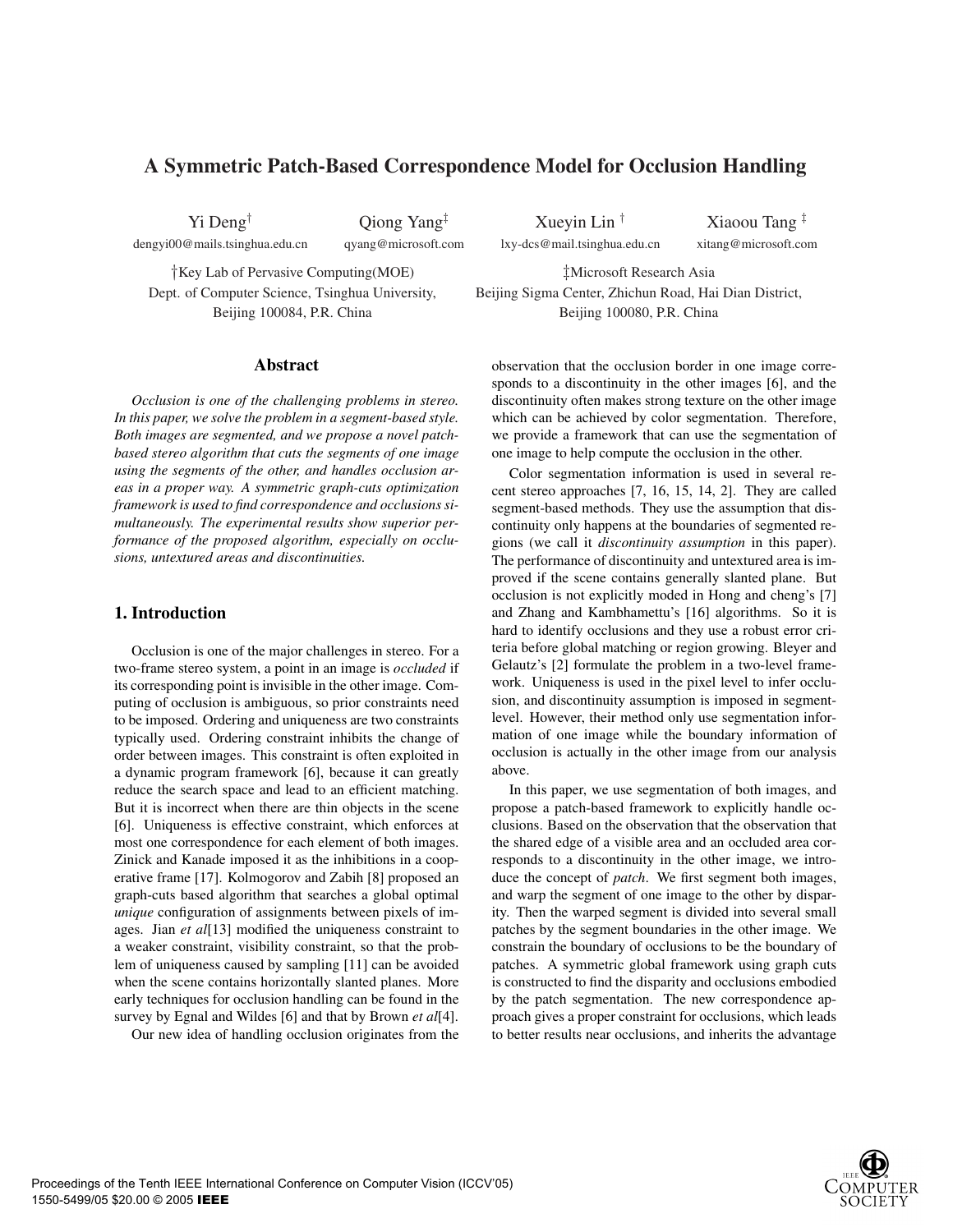of segment-based approaches on slanted plane, as well as untextured and discontinuity areas.

The main contributions in this paper include: 1) By using segmentation of both images, a novel matching unit *patch* is introduced, which preserves the visibility consistency and lead to a proper handling of occlusions; 2) A symmetric graph-cuts framework on patches is proposed to find disparities and occlusions simultaneously.

## **2. Problem formulation**

#### **2.1. Stereo problem**

Let  $L$  and  $R$  be the set of pixels in the left and right images respectively, and let  $P = L \cup R$ . The pixel in the left image will have coordinate  $(p_x, p_y)$ , and the pixel in the right image will have coordinate  $(p'_x, p'_y)$ . The stereo prob-<br>lem can be formulated as a labeling problem, in which each lem can be formulated as a labeling problem, in which each pixel  $p \in P$  must be assigned a label  $f_p$  within some label set  $\mathcal L$ . That is, the goal is to find a labeling configuration  $f$ that assigns each pixel  $p \in P$  a label  $f_p \in \mathcal{L}$ .

To describe the generally slanted plane, we use a 3 parameter linear transform in this paper, and take the parameters of the linear transform as the definition of labels, i.e.

$$
f_p = f_{p'} = \langle c_1, c_2, c_3 \rangle \Leftrightarrow
$$
  

$$
p \xrightarrow{\langle c_1, c_2, c_3 \rangle} p', \text{where } p'_x = c_1 p_x + c_2 p_y + c_3, p'_y = p_y
$$

where  $p \stackrel{\langle c_1,c_2,c_3\rangle}{\leftrightarrow} p'$  means p and p' are corresponding points if assigned a label  $\langle c_1, c_2, c_3 \rangle$  to either of them. If a point is occluded in the other image, its label is  $\phi$ .

#### **2.2. Patch and visibility consistency**

In order to find the labels for all the points that are mostly accordant to the input stereo image pair, prior assumptions are generally used, such as smoothness assumption and uniqueness constraints. In segment-based algorithms, discontinuity assumption is used. However, the border of the segments in one image is not always the border of occlusion in that image, and the shared edge of a visible area and an occluded area is corresponding to a discontinuity of the other image. Therefore, we firstly separate the segment of one image into patches by using the discontinuity of the other, and impose a new constraint, which enforce the same visibility for all the pixels within a *patch*. In the following paragraphs, we will give definition of the patch and show why this constraint is reasonable.

Suppose that a segment  $r$  is a region in the left image, and its label is denoted as  $f_r$ . If  $f_r = \phi$ , r is fully occluded, we consider it as a whole. Otherwise, we warp all



**Figure 1. Definition of patches. Region** r **in the left image are warped to the right image and the warped image is separated by shared** edge  $e'$  of  $s'$  and  $t'$  into  $q'_1$  and  $q'_2$ . Accordingly  $r$  is separated into two patches  $q_1$  and  $q_2$ .

the points in  $r$  into the right image by it. The warped segment  $r'$  may cross a number of segments in the right image, e.g. two segments  $s'$  and  $t'$  in the right image in Figure 1. Suppose that the shared edge between  $s'$  and  $t'$  is  $e'$ , there should be a shared edge  $e$  correspondent to  $e'$  in  $r$ . As a result, the points in r are separated into two sets,  $q_1$  and  $q_2$ by e. We call them the *patches* of the region r. For a clear description, we define  $q_r^{f_r}(i)$  as the *i*-th patch of segment<br>under label f, or simply  $q_s(i)$ . By assuming the boundary under label  $f_r$  or simply  $q_r(i)$ . By assuming the boundary of segment in the right image to be the potential discontinuity, the corresponding shared edge in the left image is the potential occlusion boundary. So we enforce the same visibility for all the points within a patch, and call it the *patch-consistency* constraints. Different patches can have different visibilities, but one patch cannot partly occluded. In this way, we use the segmentation information in one image to give a hard constraint to occlusion in the other image. The partial visibility within a segment is allowed and guide by segmentation information, which is advantageous over previous segment-based approaches. Experimental results will also show its advantage in later sections.

The definition of patch is symmetric, i.e. the patches in the right image can be similarly defined. For example in Figure 1,  $q'_1$  and  $q'_2$  in the right image are patches of segment  $s'$  and  $t'$  respectively if they are assigned with the same label with r. In this situation, we call  $q_1 \sim q'_1$  (and  $q_2 \sim q'_2$ ) a patch pair, because if one of them is visible, the other should be visible too. If  $f_{t'} \neq f_r$ , for each visible patch in t', a corresponding patch within one segment of the left image corresponding patch within one segment of the left image with the label  $f_t$  can be found. So all the visible patches in the left and right images are paired.

Using the *patch-consistency constraint*, the label configuration can be reformulated in a *segment-patch* level. That is, for each segment  $r$  in either image, we assign it a label  $f_r \in \mathcal{L}$ , and if  $f_r \neq \phi$ , we assigned equal number of visibilities  $v_r(i)$  (also denoted as  $v_r(q_r(i))$  for each patch of r. The *i*-th patch of r is visible if  $v_r(i)=1$  and otherwise

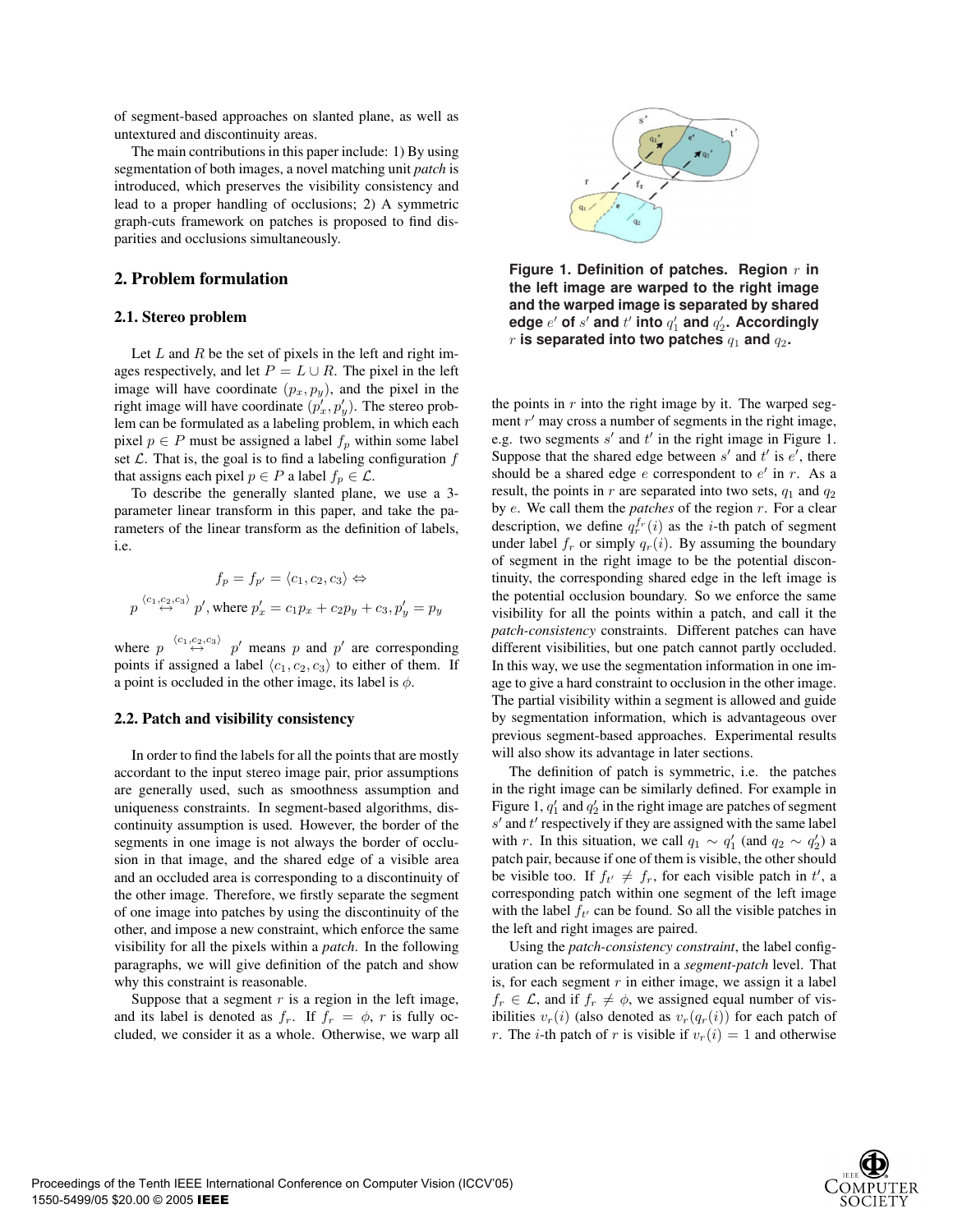occluded. Besides, we constrain the configuration to be *regular*, i.e. the visible patches in the configuration should be in pair. For example in Figure 1, if  $f_r \neq \phi$  and  $v_r(q_1)=1$ , we constrains that  $f'_s = f_r$  and  $v_{s'}(q'_1) = 1$ .<br>The label of each point can be computed

The label of each point can be computed as

$$
f_p = \begin{cases} f_r & f_r \neq \phi \land v_r(i) = 1 \\ \phi & otherwise \end{cases}, \forall p \in q_r(i).
$$

By abuse of notations, we use  $f$  to denote the configuration in a *segment-patch* level in the rest of the paper.

## **2.3. Energy function**

We compute the optimal configuration under an energy minimization framework:

$$
f_{opt} = \arg\min_{f} E(f)
$$
  
= 
$$
\arg\min_{f} E_{data}(f) + E_{smooth}(f) + E_{occl}(f).
$$

 $E_{data}(f)$  is the energy of matching errors for each visible patches. It is defined as

$$
E_{data}(f) = \sum_{r} T(f_r \neq \phi) \sum_{i} \epsilon_{patch}(q_i, f_r),
$$

$$
\epsilon_{patch}(q_i, f_r) = \sum_{p \in q_i} (\epsilon_{point}(p, p'), p \stackrel{f_r}{\leftrightarrow} p')
$$

where  $T(\cdot)$  equals 1 if the argument holds and otherwise 0, and  $\epsilon_{point}(p, p')$  is the intensity difference between point p<br>in the one image and point p' in the other image in the one image and point  $p'$  in the other image.

 $E_{smooth}(f)$  exploits smoothness assumptions. If two connected patch with same label contains different visibility, we impose a penalty. The selection of this smoothness term affects whether the energy can be minimized efficiently by graph-cuts, so we put its definition in next section.

 $E_{occl}(f)$  gives penalties to occluded pixels (otherwise a trivial configuration with all pixels occluded will take the least energy). It is defined as:

$$
E_{occl}(f) = C_o \sum_{r} E_{occl}(r),
$$
  
\n
$$
E_{occl}(r) = \begin{cases} S_a(r) & f_r = \phi \\ \sum_{i} (1 - v_r(i)) & otherwise \end{cases}
$$

where  $C<sub>o</sub>$  is a occlusion constant controlling the weight of occlusion energy in the whole energy.

## **3. Energy minimization**

The patches is generated by warping the segment according to its label, but we do not know the label of a segment before matching. So a global framework is proposed to compute labels of segments and the visibility of each patch simultaneously.

#### **3.1. Alpha expansion framework**

We know that a segment can have  $|\mathcal{L}|$  possible labels and the separation of the segment into patches is generally different under each label. So the whole searching space is huge, so it is impractical to directly search the optimal result. We use the  $\alpha$  expansion framework proposed by Boykov *et al*[3] to solve the problem. By using it, the problem is solved in an iterative style, and a strong local minimum is obtained in each iteration. After convergence, the global minimum is achieved.

In our situation, we start from a configuration with all segments occluded. Then in each iteration, a label  $\alpha$  is chosen, and a local minimum within one  $\alpha$  expansion is computed using graph-cuts. If no label can further decrease the energy, we get the final minimized configuration. If a configuration is within an  $\alpha$  expansion of f, a segment can only have one of the following 3 choices: keeping its current label in f, becoming occluded, or changing its label to  $\alpha$ , and the configuration should keep regular.

#### **3.2. Binary-variable energy term**

Now we convert the minimization of  $E(f)$  in each iteration ( $\alpha$  expansion move) into a minimization of a binaryvariable energy, so that the latter minimization can be performed by graph-cuts.

We classify the the segments into two classes according its labels before expansion:

1. For each segment r in either image,  $f_r \notin {\phi, \alpha}$ , we allocate a *labeling variable*  $l_r$  to decide the label of r after expansion, denoted as  $\tilde{f}_r$ . The relation between  $l_r$  and  $\tilde{f}_r$  is

$$
\tilde{f}_r = \begin{cases} f_r/\phi & l_r = 0 \\ \alpha/\phi & l_r = 1 \end{cases}.
$$

Whether  $f_r$  equals  $\phi$  is determined by the visibility of the patches. Suppose the number of  $r$ 's patches under label  $f_r$  and  $\alpha$  are  $N_r^0$  and  $N_r^\alpha$  respectively. The visibility of the patches are determined as follow:

- (a) If r is in the left image, we allocate  $N_r^0$  visi*bility variables*,  $b_r^0(i)$ , indicating visibilities of patches under the label f when  $l = 0$  and depatches under the label  $f_r$  when  $l_r = 0$ , and define  $\tilde{v}_r(i) = 1 - b_r^0(i)$ , we also allocate  $N_r^\alpha$  vis-<br>*ibility* variables  $b^\alpha(i)$ , indicating visibilities of *ibility* variables,  $b_r^{\alpha}(i)$ , indicating visibilities of patches under the label  $\alpha$  when  $l = 1$  and depatches under the label  $\alpha$  when  $l_r = 1$ , and define  $\tilde{v}_r(i) = b_r^{\alpha}(i)$ .
- (b) If  $r$  is in the right image, we need not allocate new binary variables, and choose the correct binary variables allocated for segments in the left image to indicate the visibility of the patches. We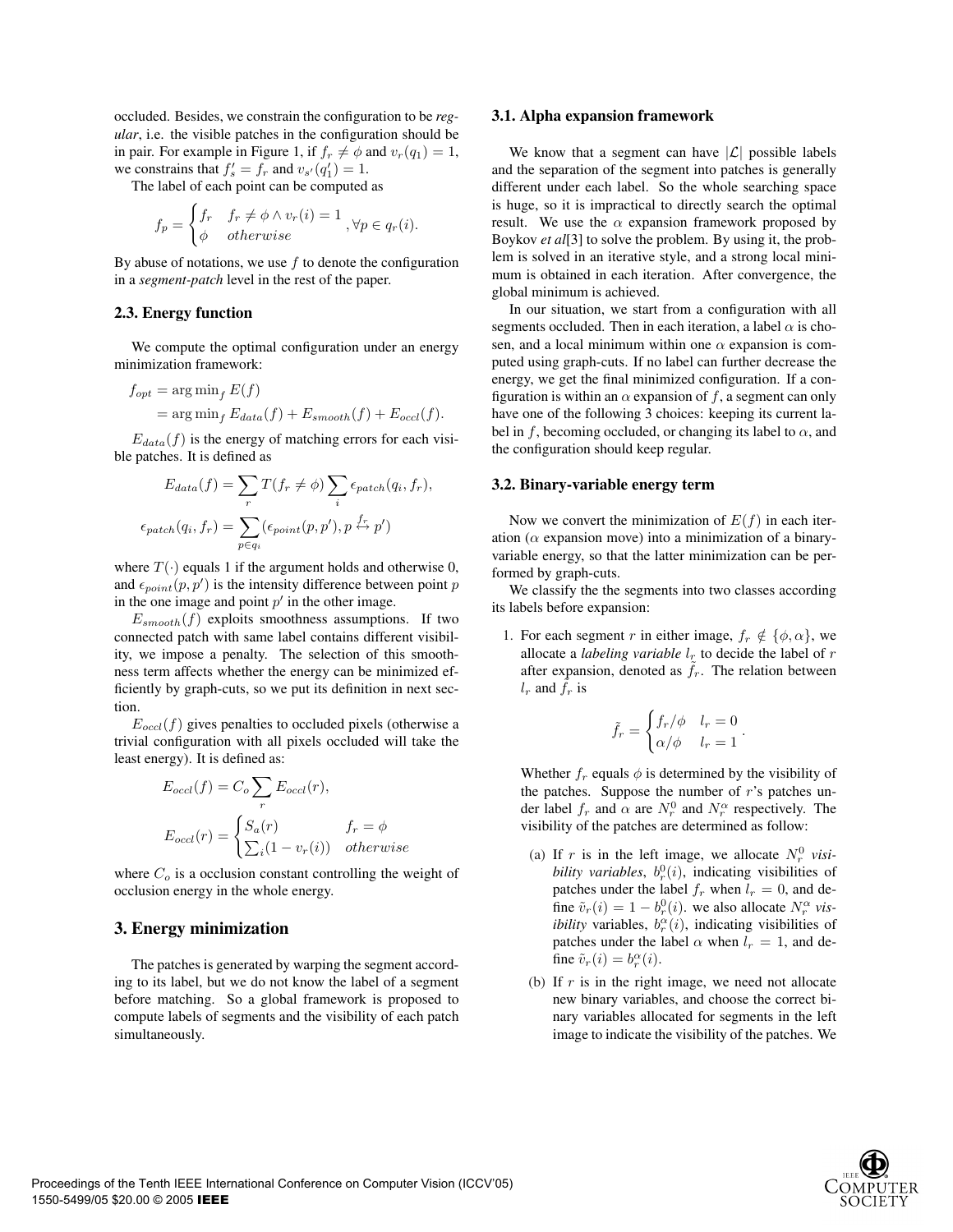use the same notation for those chosen visibility variables.

2. For each segment  $r \n\subset P, f_r \in \{\phi, \alpha\}$ , labeling variable is not necessary, only visibility variables  $b_r^{\alpha}(i)$  are allocated allocated.

The set of all binary variables is denoted as  $V =$  $\{l_r, b_r^0(i), b_r^\alpha(i)\}.$ <br>There are some

There are some other constraints for values of V. If  $l_r \neq$ 0, we require  $\forall b_r^0(i) \neq 0$ , and if  $l_r \neq 1$ ,  $\forall b_r^{\alpha} \neq 1$ . If this requirement is satisfied, we say *V* is require and otherwise requirement is satisfied, we say V is *regular*, and otherwise *irregular*. When V is regular, we denote the corresponding configuration as  $f(V)$ .

The  $\alpha$  expansion move can be performed by minimizing the following energy function of binary variables:

$$
\tilde{f} = \arg\min_{V} E^{b}(V),
$$

$$
E^{b}(V) = \begin{cases} E(f(V)) & V \text{ is regular} \\ \infty & \text{otherwise} \end{cases}
$$

 $E^{b}(V)$  can be rewritten as the sum of the following terms:

$$
E^b(V) = E^b_{reg}(V)
$$
  
+  $E^b_{data}(V) + E^b_{smooth}(V) + E^b_{occl}(V)$ 

 $E_{reg}(V)$  takes infinity value if V is not regular, and 0 otherwise. It can be written from the definition of regular  $V:$ 

$$
E_{reg}(V) = \sum_{r} \sum_{i} E_{reg}^{0}(l_{r}, b_{r}^{0}(i)) + \sum_{i} E_{reg}^{\alpha}(l_{r}, b_{r}^{\alpha}(i)),
$$
  
\n
$$
E_{reg}^{0}(l_{r}, b_{r}^{0}(i)) = \begin{cases} \infty & l_{r} = 1 \land b_{r}^{0}(i) = 0\\ 0 & \text{otherwise} \end{cases},
$$
  
\n
$$
E_{reg}^{\alpha}(l_{r}, b_{r}^{\alpha}(i)) = \begin{cases} \infty & l_{r} = 0 \land b_{r}^{\alpha}(i) = 1\\ 0 & \text{otherwise} \end{cases}
$$

 $E_{data}^{b}$  and  $E_{occl}^{b}$  can be trivially derived from the definition of  $E_{data}$  and  $E_{occl}$ . We know give the definition for  $E_{smooth}^b$  and equivalent  $E_{smooth}$ . Our visibility variables are assignment-like variables as in the approach by Kolmogorov and Zabih [8]. So we take the similar smoothness energy function as:

$$
E_{smooth}^b(V) = C_s \sum_{q} \sum_{q_n \in \mathcal{N}_q} S_c(q, q_n) \cdot T(b_q = b_{q_n})
$$

where  $\mathcal{N}_q$  is the set of neighboring patches of q with the same label as  $q$ ,  $S_c(q, q_n)$  is the length of shared border of q and  $q_n$ ,  $b_q$  is the visibility variable corresponding to patch q

and  $C_s$  is a smoothness constant controlling the balance of smoothness with other energy. The equivalent  $E_{smooth}$  is

$$
E_{smooth} = \sum_{q} \sum_{q_n \in \mathcal{N}_q^0} E_{smooth}(q, q_n),
$$

$$
E_{smooth}(q, q_n) = S_c(q, q_n) \begin{cases} 0 & f_q = f_{q_n} \\ C_s & f_q \neq \phi \lor f_{q_n} \neq \phi \\ 2C_s & \text{otherwise} \end{cases}
$$

where  $\mathcal{N}_q^0$  is the set of neighboring patches of q.

#### **3.3. Regularity of Energy Function**

 $E^{b}(V)$  can be trivially rewritten as the sum of energy items up to 2 variables at a time, i.e:

$$
E^{b}(V) = \sum_{i} E^{i}(v_{i}) + \sum_{i < j} E^{i,j}(v_{i}, v_{j})
$$

And for all  $E^{i,j}(v_i, v_j)$ ,

$$
E^{i,j}(0,0) = E^{i,j}(1,1) = 0, E^{i,j}(0,1), E^{i,j}(1,0) \ge 0
$$

So it obeys the regularity inequality introduced by Kolmogorov and Zabih [9]. We then use the results of [9] to compute the minimization of  $E^b(V)$ .

## **4. Algorithm implementation**



**Figure 2. Flowchart of our algorithm.**

The flowchart of the whole algorithm is shown in Figure 2. The left image (Figure 3.a) is firstly segmented into relatively large segments using mean-shift segmentation algorithm [5] (Figure 3.c). A Sum-of-Absolute-Difference(SAD) algorithm with Birthfield and Tomas's dissimilarity algorithm [1] plus cross-checking algorithm is used to find disparities of reliable points. A plane fitting similar to [7] is exploited to select the label set  $\mathcal{L}$  (Figure 3.d). Input images are then over-segmented into smaller segments (Figure 3.e and Figure 3.f). The symmetric algorithm proposed in Section 3 is exploited to compute labels of each segment and visibilities of each patch. Disparities

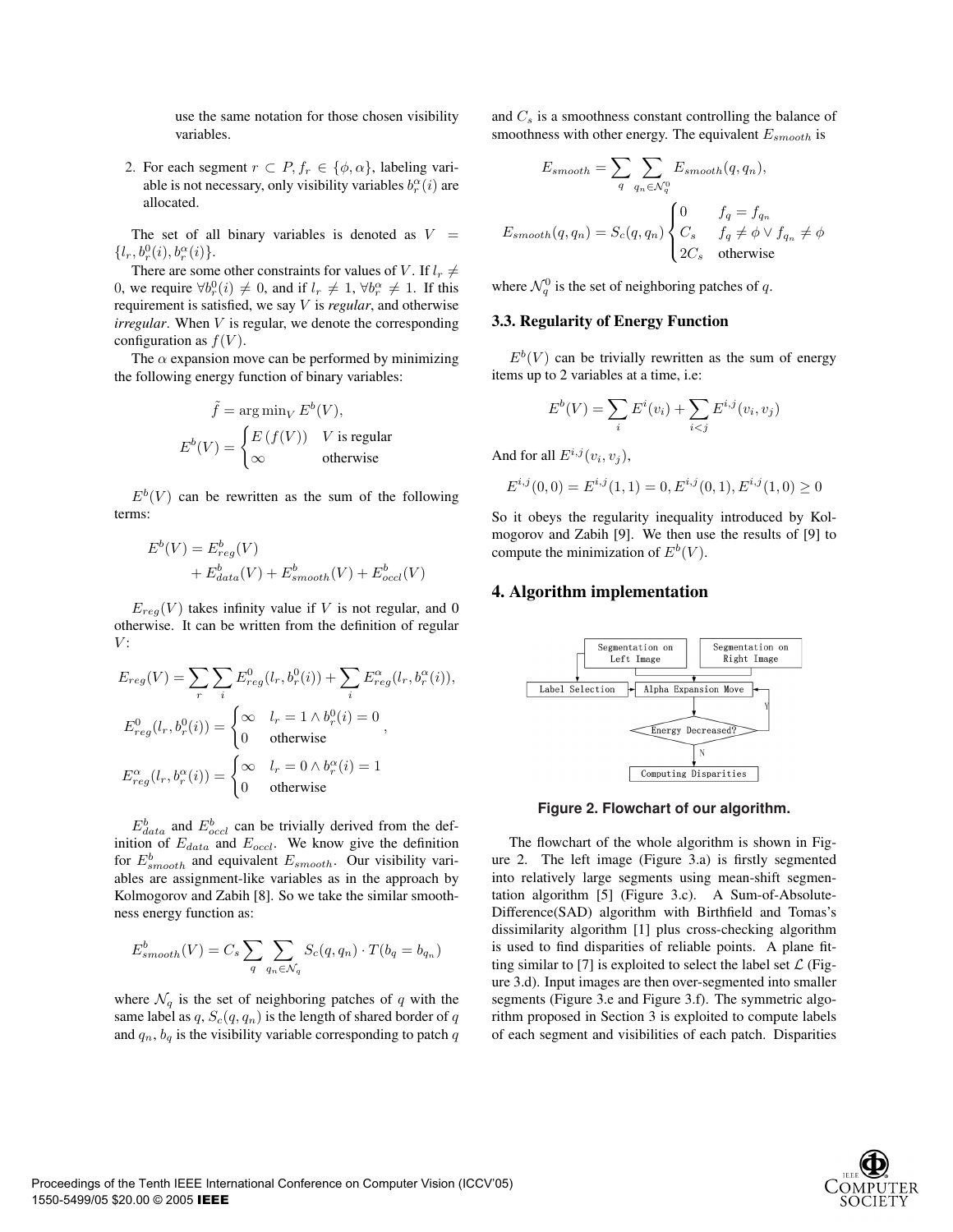and occlusion results are then obtained (Figure 3.g). An occlusion filling operation is used to compute the disparity map without occlusions (Figure 3.h).



**Figure 3. Intermediate results for "venus". (a) and (b) are input left and right images. (c) is segmentation result for disparity selection. (d) is the result of label selection. (e) and (f) are segmentation results for matching. (g) is the result with occlusions (marked in black), and (h) is the result after occlusion filling.**

#### **4.1. Parameter selection**

There are two parameters in our algorithm the smoothness constant  $C_s$  and occlusion constant  $C_o$ . We find that  $C_s$  is somehow sensitive to input images and propose a method to select the value automatically so that our algorithm can be more adaptive.

Our selecting strategy is designed according to the following analysis. The data error energy makes the correctly matched patch pair, which contains least SAD error in noise free situation, to be selected. Noise may cause a wrong patch to have smaller errors than the correct one, but the wrong patch is often inconsistent with neighbors. Smoothness energy is used to punish the inconsistency and reject the wrong match. Therefor we choose a larger constant for greater noise level.

The noise level is estimated using the disparity map of reliable points in the label selection step. For each reliable point, we compute a matching error  $\epsilon$ , and take the average of all matching errors  $\bar{\epsilon}$  as the average noise level.  $C_s$  is set<br>by a value proportional to  $\bar{\epsilon}$ by a value proportional to  $\bar{\epsilon}$ .

## **5. Experiments and discussion**

#### **5.1. Experimental results**

In order to get the performance of detecting occlusion and the effectiveness of modeling occlusion, we firstly compare our occlusion result with several recent approaches: "GC+occl" algorithm by Kolmogorov and Zabih [8] which is a pixel-based approach using a symmetric graph-cut framework to handle occlusion, "Seg+GC" algorithm by Hong and Chen [7] which is a segment-based asymmetric graph-cut approach that does not explicitly detect occlusion, and "Layer" algorithm by Lin and Tomasi [10] which is a combination of pixel-based and segment-based approaches. Two image pairs are used, which are the "tsukuba" and "venus" data sets from [12]. Same parameters are selected for both data sets. We use the source code from Kolmogorov's homepage to compute results of "GC+occl". The non-occlusion results of "Seg.+GC" are downloaded from [12]. The occlusion result is computed by checking the visibility of each point in the non-occlusion result. Result of "Layer" is from the authors' website. The results are shown and compared in Figure 4. Table 1 gives the error statistics for "tsukuba" and "venus" respectively. They are quantitatively evaluated by 3 criteria, which are the percentages of: false positive, false negative, bad points near occlusion. A bad point is a point whose absolute disparity error is greater than one [12]. We make a near occlusion model by dilating the occlusion area to 10 pixels and excluding the occlusion area.

|          | False neg | Near occl. |  |  |
|----------|-----------|------------|--|--|
| 1.05%    | 30.16%    | 4.10%      |  |  |
| 1.51%    | 32.91%    | 6.44%      |  |  |
| 1.19%    | 32.51%    | 7.72%      |  |  |
| 2.28%    | $25.42\%$ | 8.87%      |  |  |
|          |           |            |  |  |
| 0.19%    | 16.61%    | $0.54\%$   |  |  |
| 1.88%    | 32.97%    | 12.24%     |  |  |
| $0.55\%$ | 17.73%    | 0.67%      |  |  |
| 0.37%    | 50.63%    | 0.90%      |  |  |
|          | False pos |            |  |  |

**Table 1. Occlusion evaluation for "tsukuba" and "venus". (Best of each group is in italic and bold face)**

From Table 1 we can see that, using the uniqueness and segmentation makes the ratio of false positive than all the others for both images. The ratio of false negative is comparable with others. The boundary of our occlusion results in Figure 4 is cleaner than others', because they are bounded by segmented regions. Our error near occlusion is also obviously better the others. That proves that the performance of visible areas can also benefit correctly detecting occlusion. This experiment shows the power of our patch-based approaches on occlusion handling.

We also summit our results to the standard test bed [12] for dense two-frame stereo algorithms in order to compare

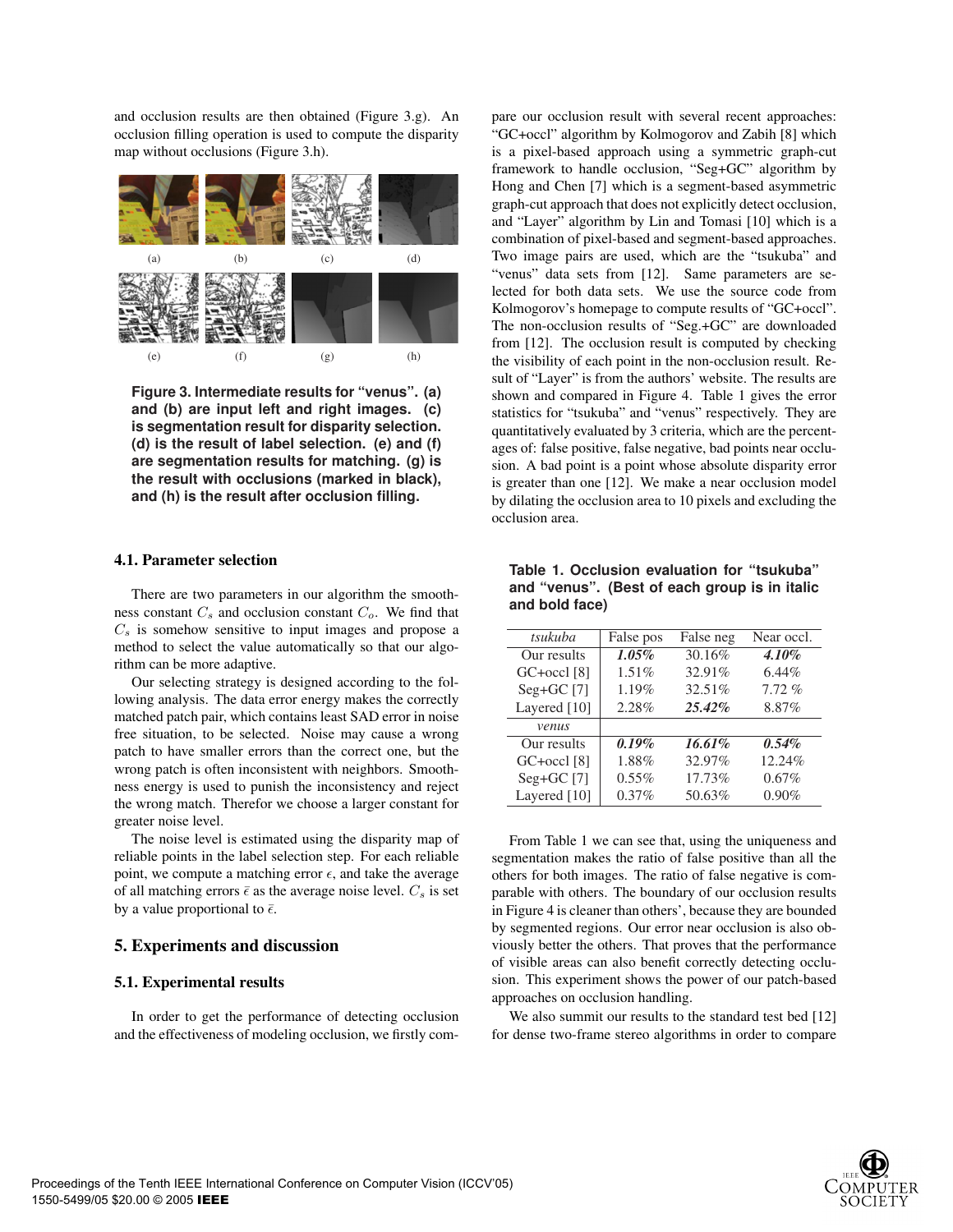

**Figure 4. Occlusion results for "tsukuba" (the upper row) and "venus" (the lower row) datasets.**



**Figure 5. Results of middlebury datasets with automatically chosen parameters. The first row is the left images, the second row is the ground truth, and the third row is our results.**

our over-all performance . Disparity maps are shown in Figure 5, and quantitative evaluations are shown in Table 2. Result of "tsukuba" is superior than others' in the list, results of "sawtooth" and "venus" are also on the top level. The patch-based formulation inherits the advantage of segmentbased approaches on slanted plane and untextured area. The over-all performance for scenery with only fronto planes ("tsukuba" dataset) is also better than others, because of the well occlusion handling. But the result for "map" is not enough good. We found that artifacts happen at the place where the color foreground object there is very similar to the color of background. The color segmentation failed to segment them into two segment. Discontinuity assumption is thus violated. Similar statistical data can be found in other segment-based approaches. This reveals the limitation of all current segment-based approaches that when discontinuity assumption is not satisfied, disparities in those areas will fail to be correctly computed.

#### **5.2. Discussion**

In this section, we give a comparison between our algorithm and other correspondence approaches.

We firstly consider the labeling space. In most pixelbased algorithms, the labeling space is equivalent to the disparity space. Pairwise smoothness assumption (explicitly or implicitly imposed) gives a bias of same disparities for neighboring pixels. This affects the performance of those algorithms when there are greatly slanted planes in the scene. So Ogale and Aloimonos used a 2D linear parameter space for horizontally slanted planes, and many segmentbased algorithms used a 3D linear parameter space which can model generally slanted plane. In Table 2, we can find that pixel-based algorithm can easily achieve sound results in "tsukuba" and "map", which only contains fronto or nearfronto planes, while segment-based approaches performs better in "sawtooth" and "venus" which contains horizontally (in "venus") and vertically (in both of them) slanted planes. But the 3D linear space is much larger than 1D disparity space, so a label selection algorithm is often used to select all possible linear parameters before matching.

Another comparison is between the different levels of using segmentation or texture information. In most previous pixel-based algorithms, texture information is used to control the smoothness intention of neighboring points, e.g. in [8], intensity difference between neighboring pixels is used to adjust the smoothness constant. The segmentbased algorithms use the color segmentation results as a hard constraint for labels. The points in a segment are considered as a single matching unit, and the number of matching units greatly decreases. This is why they can use the larger 3D linear parameter labeling space than pixel-based approaches. But the segmentation error is also transmitted to the disparity results, which causes the imperfect results for "map". Sun *et al*[13] used the segmentation information in a soft style. The fitted plane information gives a bias to the pixel-based matching, and the results on "sawtooth" and